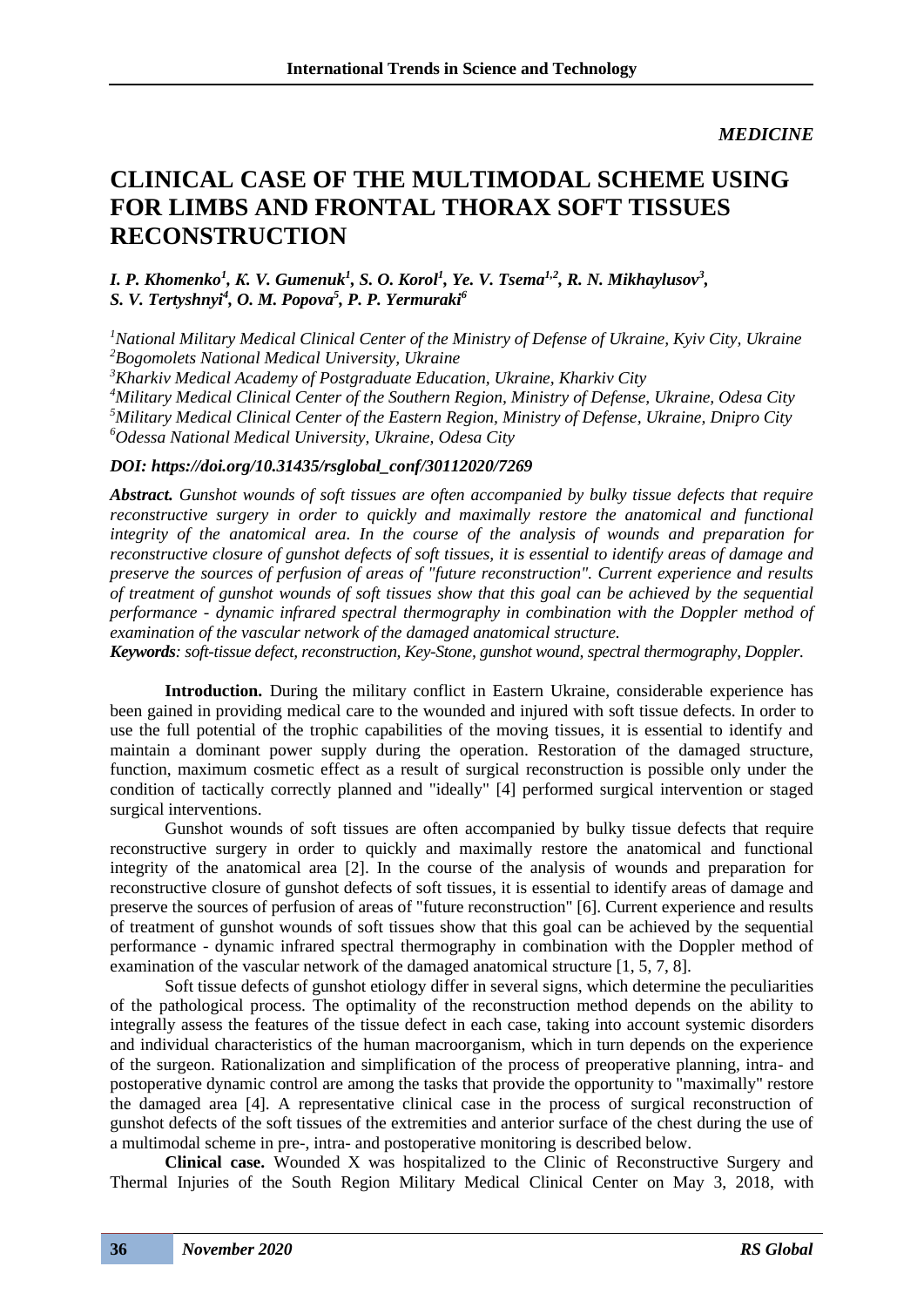complaints of wounds in the chest, right forearm, left hand, left leg, accompanied by severe pain, severe pain, decreased vision in the right eye, lack of vision in the left eye.

During the collection of **anamnesis** it was established that on April 23, 2018, during the execution of a combat mission in the anti-terrorist operation zone for demining the area near the settlement of Granite around 12:00 the patient received an explosive wound due to a mine explosion. First aid was provided on the spot by soldiers of the unit. He was transported by ambulance to the Volnovakha Central Regional Hospital, where he received qualified medical care in the amount of PST of gunshot wounds and correction of hypovolemia. 23.04.18 at 20:00 the patient got evacuated to Dnipro by air, hospitalized in RCH named after I.I. Mechnikov, where repeated staged surgical treatments of gunshot wounds were performed. For further treatment on May 3, 2018 the patient was airlifted to Military Medical Clinical Center of the Southern Region and hospitalized in the department of surgical infections.

**Objective status at the time of hospitalization**: Body temperature 37.5<sup>o</sup>C. Height – 180 cm, weight – 110 kg. The patient's condition is moderate, stable. Consciousness is clear, the reaction to the environment is adequate, the orientation in time, space and self is preserved. Meningeal symptoms are negative. The skin, visible mucous membranes are clean, pale pink, moist and warm to the touch. Peripheral lymph nodes are not enlarged. Auscultatory: in the lungs above the entire surface of the lung tissue there is vesicular respiration, no wheezing. RR equals 17 per minute. The activity of the heart is rhythmic, heart tones are clear, without pathological noises. Blood pressure equals 120/80 mm Hg, pulse 72 per minute. The tongue is clean and moist. The abdomen is soft, symmetrical, not enlarged, evenly participates in the act of breathing. Deep palpation is painless throughout. There are no symptoms of peritoneal irritation. Peristalsis is active, uniform. The liver is not enlarged. Kidneys, the spleen is not palpable. The tapping symptom is negative on both sides. The bladder is not reliably determined by palpation and percussion over the womb. Active peristalsis is determined over the entire surface of the abdomen.

**St. localis:** The transparency of the sclera of the left eye is significantly reduced, there is no vision. The skin of the face is pale pink, above the upper lip on the left there is a sutured postoperative wound measuring 1.5x 0.5 cm without signs of inflammation. In the area of the anterior surface of the thorax in the projection of the xiphoid condyle there is a sluggish wound, measuring 7.0x8.0x -0.7 cm, irregular in shape with uneven, hyperemic, swollen edges, pronounced paravular edema, partially covered with immature gray-white granulations, upon touching the wound surface there is bleeding. Palpation along the contour of the wound is painful. In the area of the 5th intercostal space on the right along the anterior inguinal line there is a granular wound 2.5x3.0x0.6 cm with jagged edges, moderate paravular infiltrative edema, the bottom of the wound is partially covered with gray fibrin, upon touching the wound surface with an instrument the bleeding is absent. In the area of the anterior abdominal wall, multiple wounds 0.3 to 1.5 cm in diameter are identified, the surrounding soft tissues covered with a black scab are infiltrated with a bluish color. Under the navel there is a postoperative wound (paracentesis), the edges of the wound are adapted, without signs of inflammation. The contours of the right forearm are deformed due to interstitial edema of soft tissues and wounds on the flexor surface measuring 10.0x6.0x2.5 cm, irregular in shape with uneven, swollen edges of blue-purple color, pronounced paravular edema, partially covered with a layer of gray fibrin, partially scab black, with moderate serous-mucous secretions from the surface. On the outer surface there is a wound of longitudinal shape measuring 4.0x0.5 cm, the sutures are adapted, without signs of inflammation. The contours of the left hand are deformed due to interstitial edema of soft tissues, the skin is hyperemic, on the palmar surface with the transition to the lateral surface of the hand there is a wound with a soft tissue defect, size  $6.0x5.0x0.6$  cm sharply painful on palpation, covered with layers of gray fibrin. In the area of the main phalanx of the first finger and tenor there are wounds with a soft tissue defect, covered with a layer of gray-white fibrin, measuring 1.5x1.0x0.5 cm and 3x2x0.5 cm. There is no bleeding on contact with the wound surface. In the area of the right half of the scrotum there is a wound of irregular shape, with uneven edges, size  $3.0x1.5x0.4$  cm painful on palpation, does not bleed when touched. On the anterior surface of the left leg there is an NPWT system functioning in pulse mode with indicators of -125 mmHg. The vacuum is stable.

**Clinical diagnosis**: Explosive injury (23.04.18). CTBI. 1<sup>st</sup> degree concussion. Shrapnel blind injuries to the soft tissues of the face and head. Gunshot shrapnel wounds to both eyes. Contusion, OU subconjunctival hemorrhage, penetrating injury of the left eye. Multiple gunshot wounds to the anterior surface of the chest, the anterior surface of the abdomen. Multiple shrapnel blind injuries to the right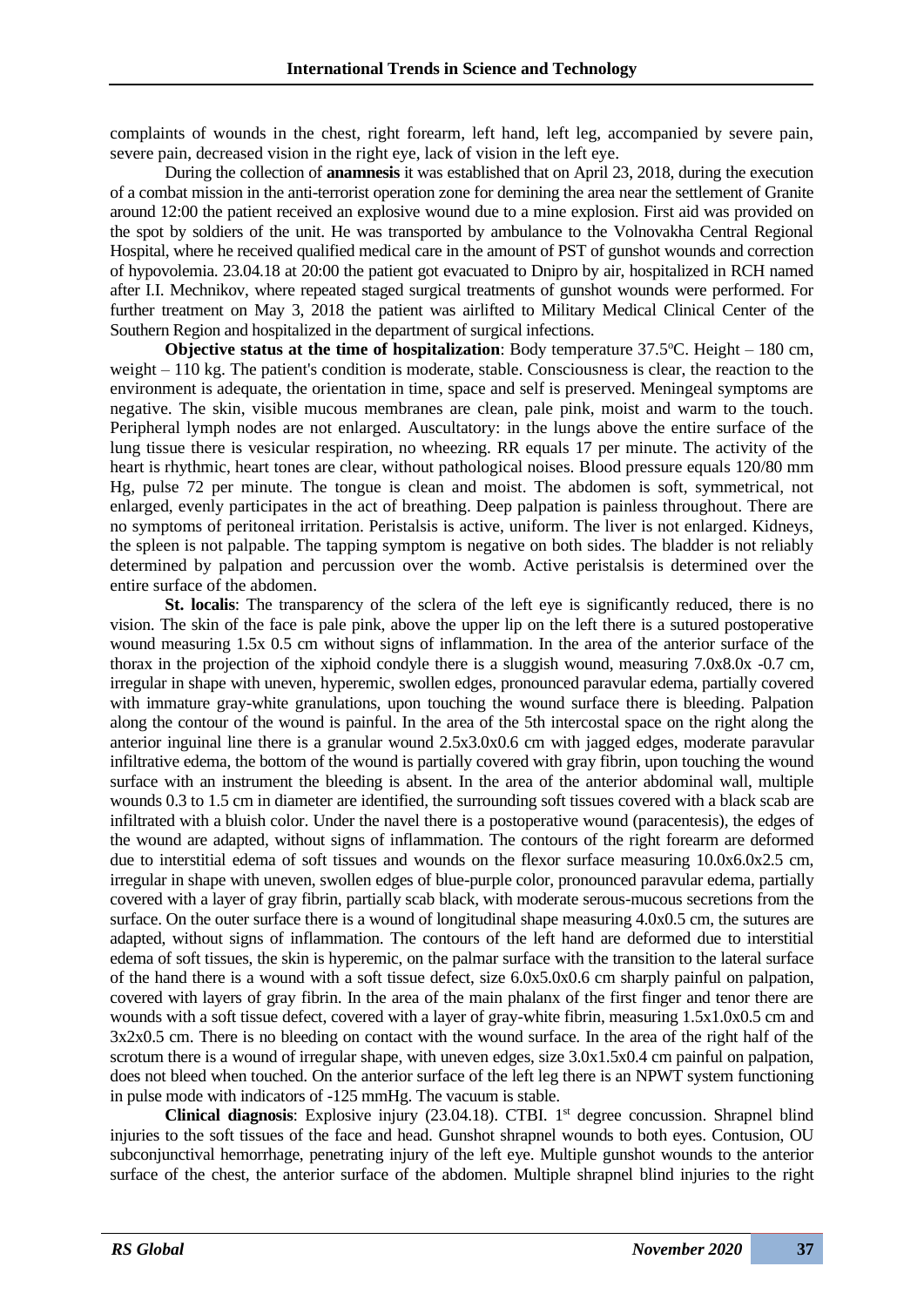forearm, left hand with a soft tissue defect. Multiple gunshot shrapnel blind injuries of the anterior and inner surface of the right thigh, scrotum, anterior surface of the left leg. Condition after operations (23.04.18): laparocentesis; (24.04.18): removal of foreign bodies of the cornea and conjunctiva, revision of the OS sclera, vitriolectomy and tamponade of the vitral cavity with a gas mixture, sclera wound PTS and removal of foreign bodies of the OD cornea; (28.04.18): necrectomy, debridement of shrapnel wounds of the right forearm, left hand, left leg, right thigh, installation of NPWT system. (02.05.18): repeated surgical treatment of gunshot wounds of both upper extremities, imposition of secondary sutures.

The clinical task for the reconstruction of gunshot defects of soft tissues was available in the wounded soft tissue defects on the anterior surface of the chest, right forearm, shins which according to the proposed classification refers to soft tissue defects of these localizations, simple topographic and anatomical structure, complex histological structure, large in area, medium in volume, divergent relative to the tension lines, geometrically irregular, local, thermostable by IR spectrographic indicators.

As the first stage of reconstruction, stage treatment of wound surfaces of defects of the anterior chest, flexor surface of the right forearm, anterior surface of the middle third of the left leg by physical-chemical and mechanical methods (ultrasonic cavitation, NPWT systems, applications with solutions of betadine and decasanide, repeat wound detritus) was conducted for 5 days.



*Fig.1. View of the wounded on admission, day 1 in the department of surgical infections Military Medical Clinical Centre of the* 

Photos before the operation.

*Fig.2. View of the flexion surface of the right forearm on admission, day 1 in the department of surgical infections Military Medical Clinical Centre of the Southern Region (10 days after the wound).*



*Fig.3. View of the postoperative wound of the anterior surface of the left leg, on admission, day 1 in the department of surgical infections Military Medical Clinical Centre of the Southern Region (with NPWT system)*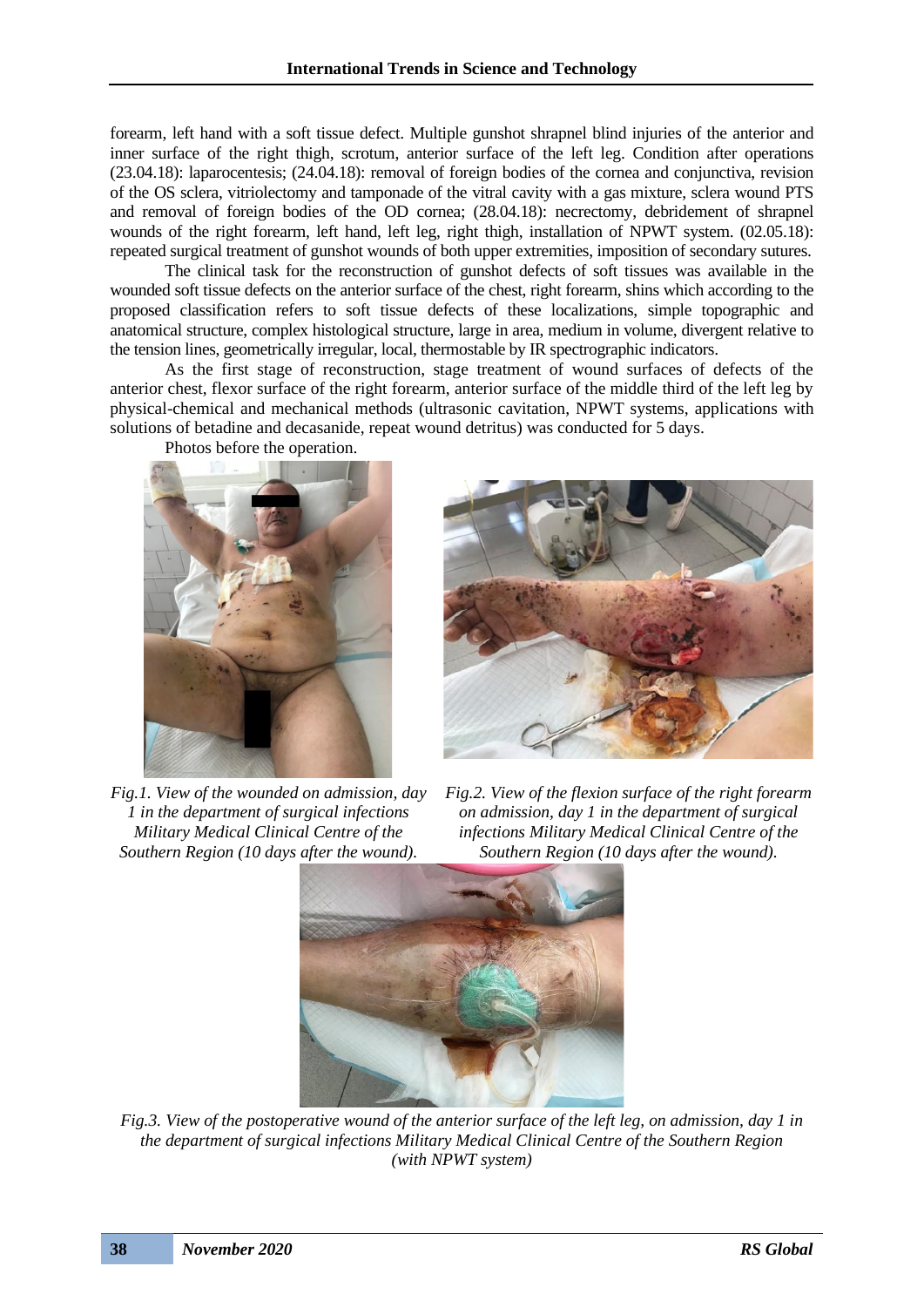Preoperative dynamic monitoring was performed for 5 days and zones of thermographic stability with Doppler confirmation of satisfactory blood flow were established:

1. On the anterior surface of the chest during the dynamic digital thermography of the wound surface and surrounding tissues the temperature of +32.5 $\degree$ C, blood flow rate of 10 cm/s was measured, the reconstruction by the full-layer flap Keystone method with "power switches" in the form of perforating vessels from *a. thoracica interna (rami intercostales 5-6)* was planned.





*Fig.4. View of the anterior surface of the thorax 1 month after discharge from the hospital.*

*Fig.5. Dynamic digital thermography of the anterior surface of the chest 1 month after discharge from the hospital. The pre-identified 5 perforating vessels of the anterior surface of the chest are shown by dotted arrows.*

2. On the flexor surface of the middle third of the right forearm during the dynamic digital thermography of the wound surface and surrounding tissues the temperature of  $+32.1^{\circ}$ C, blood flow rate of 9 cm/s was measured, the reconstruction by the Keystone method of double rotary flaps with "power switches" in the form of *a. radialis dexter (rami medialis)* and *a. ulnaris dexter (rami distalis)* perforating vessels was planned.



*Fig.6. View of the flexor surface of the right forearm on admission, day 1 in the department of surgical infections Military Medical Clinical Centre of the South Region.*



*Fig.7. View of the flexor surface of the right forearm after complex surgical treatment in the department of surgical infections Military Medical Clinical Centre of the South Region (5 days of hospitalization).*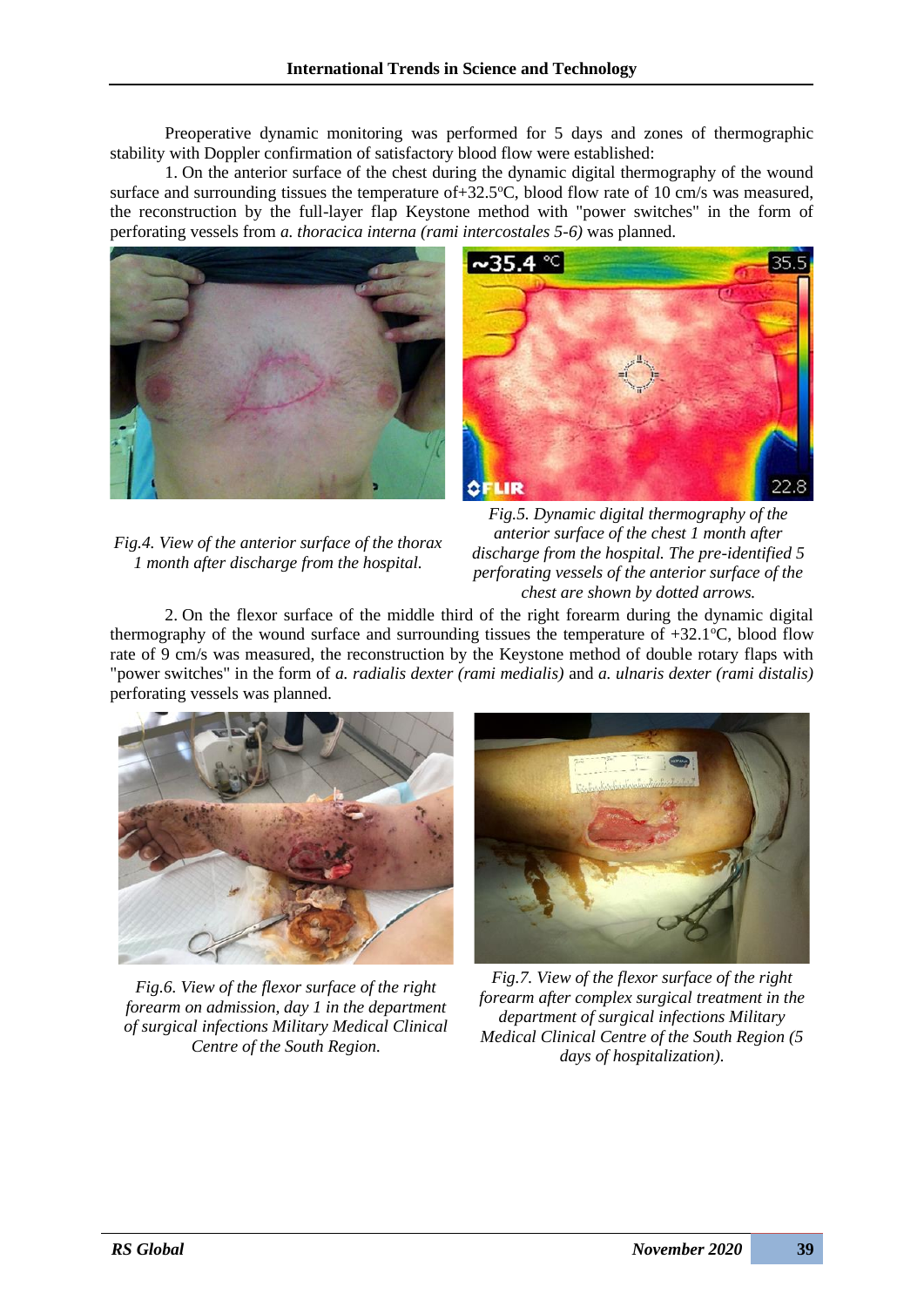

*Fig.8. View of the flexor surface of the right forearm 14 days after surgery by the double rotary flaps method.*



*Fig.9. Thermographic view of the flexor surface of the right forearm after reconstruction by the method of double rotary flaps (21 days of hospitalization).*

3. On the anterior surface of the middle third of the left leg during the dynamic digital thermography of the wound surface and surrounding tissues the temperature of  $+31.5^{\circ}$ C, blood flow rate of 6 cm/s was measured, the reconstruction by the method of a full-layer flap by the Keystone method with "power switches" in form of *a. tibialis anterior sinister (rami medialis) et a. sinus fibularis (rami medialis)*.



*Fig.10. Marking of the future flap on the front surface of the middle third of the left leg by the Keystone method (9 days of inpatient treatment, 19 days from the date of injury).*



*Fig.12. Partial tissue necrosis along the upper pole of the postoperative wound of the anterior surface of the middle third of the left leg (23 days of inpatient treatment, 33 days from the moment of injury).*



*Fig.11. Type of postoperative wound.*



*Fig.13. Thermographic view of the postoperative wound of the anterior surface of the middle third of the left leg (23 days of inpatient treatment, 33 days from the time of injury).*